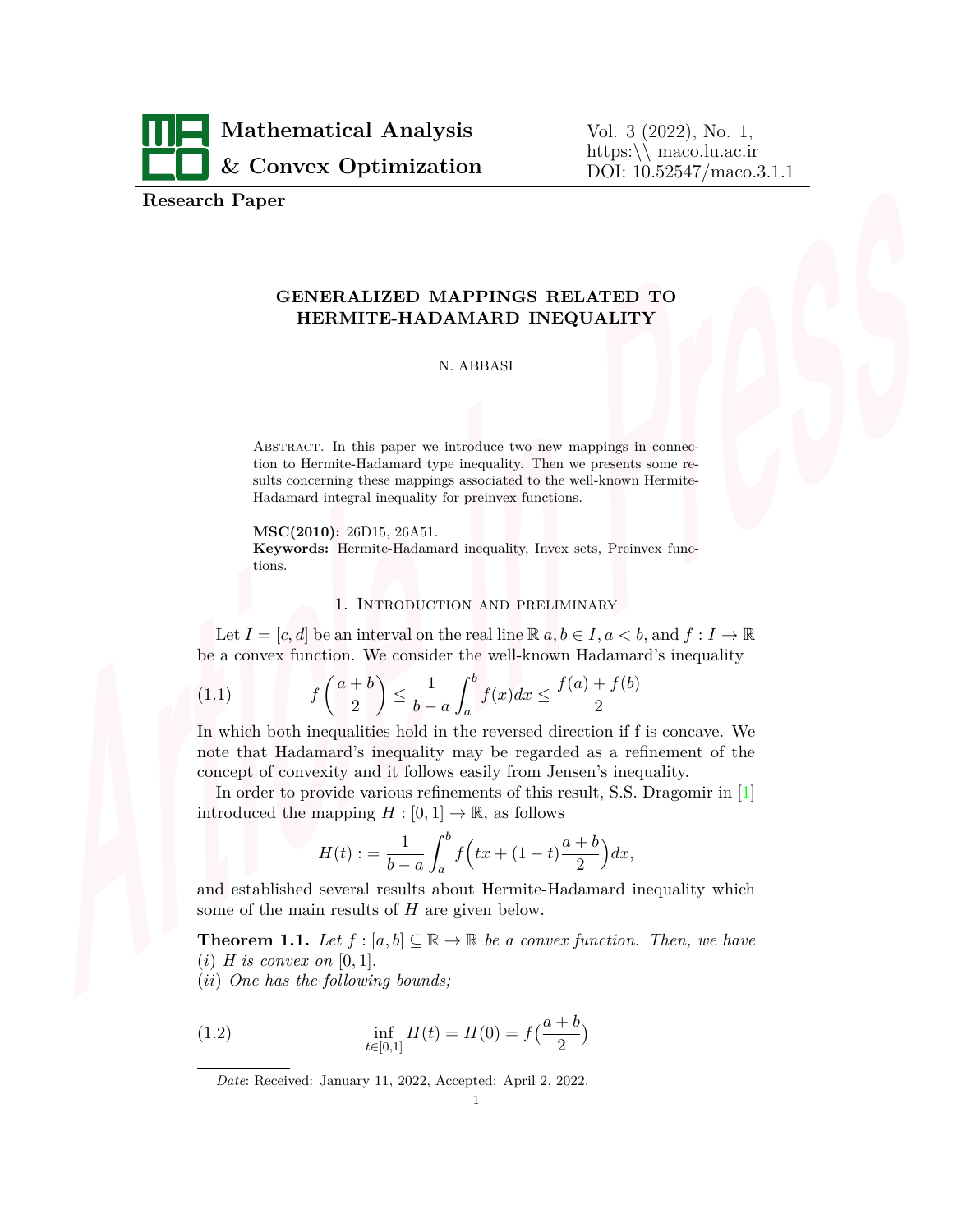*and*

(1.3) 
$$
\sup_{t \in [0,1]} H(t) = H(1) = \frac{1}{b-a} \int_a^b f(x) dx.
$$

 $(iii)$  *H increases monotonically on* [0, 1].

(*iv*) *The following inequalities hold*

$$
f\left(\frac{a+b}{2}\right) \le \frac{2}{b-a} \int_{\frac{3a+b}{4}}^{\frac{a+3b}{4}} f(x)dx
$$
  

$$
\le \int_0^1 H(t)dt
$$
  

$$
\le \frac{1}{2} \left( f\left(\frac{a+b}{2}\right) + \frac{1}{b-a} \int_a^b f(x)dx \right)
$$

The corresponding double integral mapping  $F : [0, 1] \to \mathbb{R}$ , about Hermite-Hadamard inequality was considered first in [[2](#page-12-0)] and it was defined as

*.*

$$
F(t) := \frac{1}{(b-a)^2} \int_a^b \int_a^b f\Big(tx + (1-t)y\Big) dx dy.
$$

Some of the main results concerning this mapping are as follows.

<span id="page-1-0"></span>**Theorem 1.2.** Let  $f : [a, b] \subseteq \mathbb{R} \to \mathbb{R}$  be a convex function. Then we have (*i*)  $F(\frac{1}{2} + \tau) = F(\frac{1}{2} - \tau)$  for every  $\tau \in [0, \frac{1}{2}]$  $\frac{1}{2}$  and  $F(t) = F(1-t)$ *, for all*  $t \in [0,1]$  $(ii)$  *F is a convex function on* [0, 1].

(*iii*) *We have the bounds*

$$
\sup_{t \in [0,1]} F(t) = F(0) = F(1) = \frac{1}{b-a} \int_a^b f(x) dx.
$$

*and*

$$
\inf_{t \in [0,1]} F(t) = F(\frac{1}{2})
$$
  
= 
$$
\frac{1}{(b-a)^2} \int_a^b \int_a^b f(\frac{x+y}{2}) dx dy.
$$

*(iv) The following inequality holds*

$$
f\left(\frac{x+y}{2}\right) \le F\left(\frac{1}{2}\right)
$$

(*v*) *F* decreases monotonically on  $[0, \frac{1}{2}]$  $\frac{1}{2}]$  and increases monotonically on  $[0,\frac{1}{2}]$  $\frac{1}{2}$ . (*v*) *For every*  $t \in [0,1]$ *, the following inequality holds* 

$$
H(t) \leq F(t).
$$

Numerous articles have appeared in the literature reflecting further applications and properties of mappings  $H, F$ , (see [3-8] and references therein). In recent years several extensions and generalizations have been considered for classical convexity. A significant generalization of convex functions is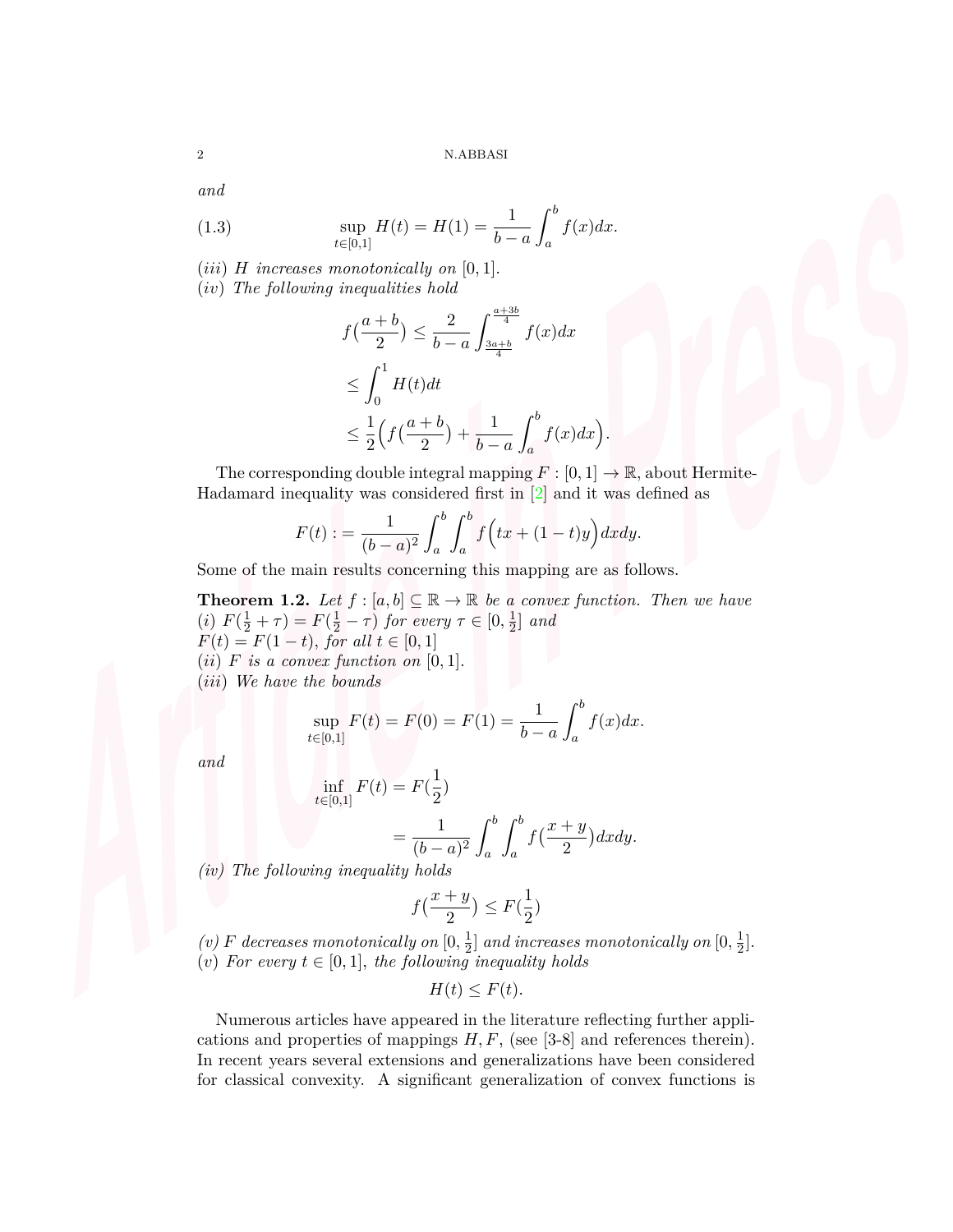the invex functions introduced by Hanson in  $[9]$ . Weir and Mond in  $[10]$ introduced the concept of preinvex functions and applied it to prove the sufficient optimality conditions and duality in nonlinear programming. There have been some works in the literature which are devoted to investigating preinvex functions (see [10-17]) and references therein).

Now, we recall some notions which will be used throughout the paper. A set  $S \subseteq \mathbb{R}$  is said to be invex with respect to the map  $\eta : S \times S \to \mathbb{R}$ , if for every  $x, y \in S$  and  $t \in [0, 1], y + t\eta(x, y) \in S$ . The mapping  $\eta$  is said to be satisfies the condition *C* if for every  $x, y \in S$  and  $t \in [0, 1]$ ,

$$
\eta(y, y + t\eta(x, y)) = -t\eta(x, y),
$$
  

$$
\eta(x, y + t\eta(x, y)) = (1 - t)\eta(x, y).
$$

For every  $x, y \in S$  and every  $t_1, t_2 \in [0, 1]$  from condition *C* we have

(1.4) 
$$
\eta(y+t_2\eta(x,y),y+t_1\eta(x,y))=(t_2-t_1)\eta(x,y).
$$

Recall that for every  $x, y \in S$ , the  $\eta$ *-*path  $P_{xy}$  is a subset of *S* defined by

<span id="page-2-1"></span>
$$
P_{xy} := \{x + t\eta(x, y) | 0 \le t \le 1\}.
$$

It is obvious that every convex set is invex with respect to the map  $\eta(x, y)$  = *x* − *y*, but there exist invex sets which are not convex. Let  $S \subseteq \mathbb{R}$  be an invex set with respect to  $\eta : S \times S \to \mathbb{R}$ . Then the function  $f : S \to \mathbb{R}$  is said to be preinvex with respect to *η*, if for every  $x, y \in S$  and  $t \in [0, 1]$ ,

(1.5) 
$$
f(y + t\eta(x, y)) \leq tf(x) + (1 - t)f(y).
$$

Every convex function is preinvex with respect to the map  $\eta(x, y) = x - y$ but the converse does not holds. The Hermite-Hadamard's inequality for preinvex functions is introduced in  $[18]$  $[18]$  by M.A. Noor as,

<span id="page-2-0"></span>(1.6) 
$$
f(a+\frac{1}{2}\eta(b,a)) \leq \frac{1}{\eta(b,a)} \int_{a}^{a+\eta(b,a)} f(x)dx \leq \frac{f(a)+f(b)}{2},
$$

where  $a, b \in S$ . Since then numerus articles have been published in this category see, for example (see [20-23] and references therein).

The analogue of the arithmetic mean in the context of finite measure spaces  $(X, \Sigma, \mu)$  is the integral arithmetic mean, with, for a  $\mu$ *−*integrable function  $g: X \to \mathbb{R}$  is the number

$$
M_1(g):=\frac{1}{\mu(X)}\int_X g d\mu.
$$

We recall the following Jensen's type inequality for preinvex functions from [[19\]](#page-12-4).

**Theorem 1.3.** Let  $(X, \Sigma, \mu)$  be a finite measure space and  $g: X \to \mathbb{R}$  be a *µ−integrable function. Suppose that S ⊆* R *is an invex set with respect to*  $\eta: S \times S \to \mathbb{R}$  and *S* includes the image of *g*. If  $f: S \to \mathbb{R}$  is a preinvex *function then,*

$$
(i) M_1(g) \in S.
$$

*(ii)* If  $\psi(x) := \eta(g(x), M_1(g))$  and  $\psi(x) \neq 0$  for every  $x \in X$ *, such that*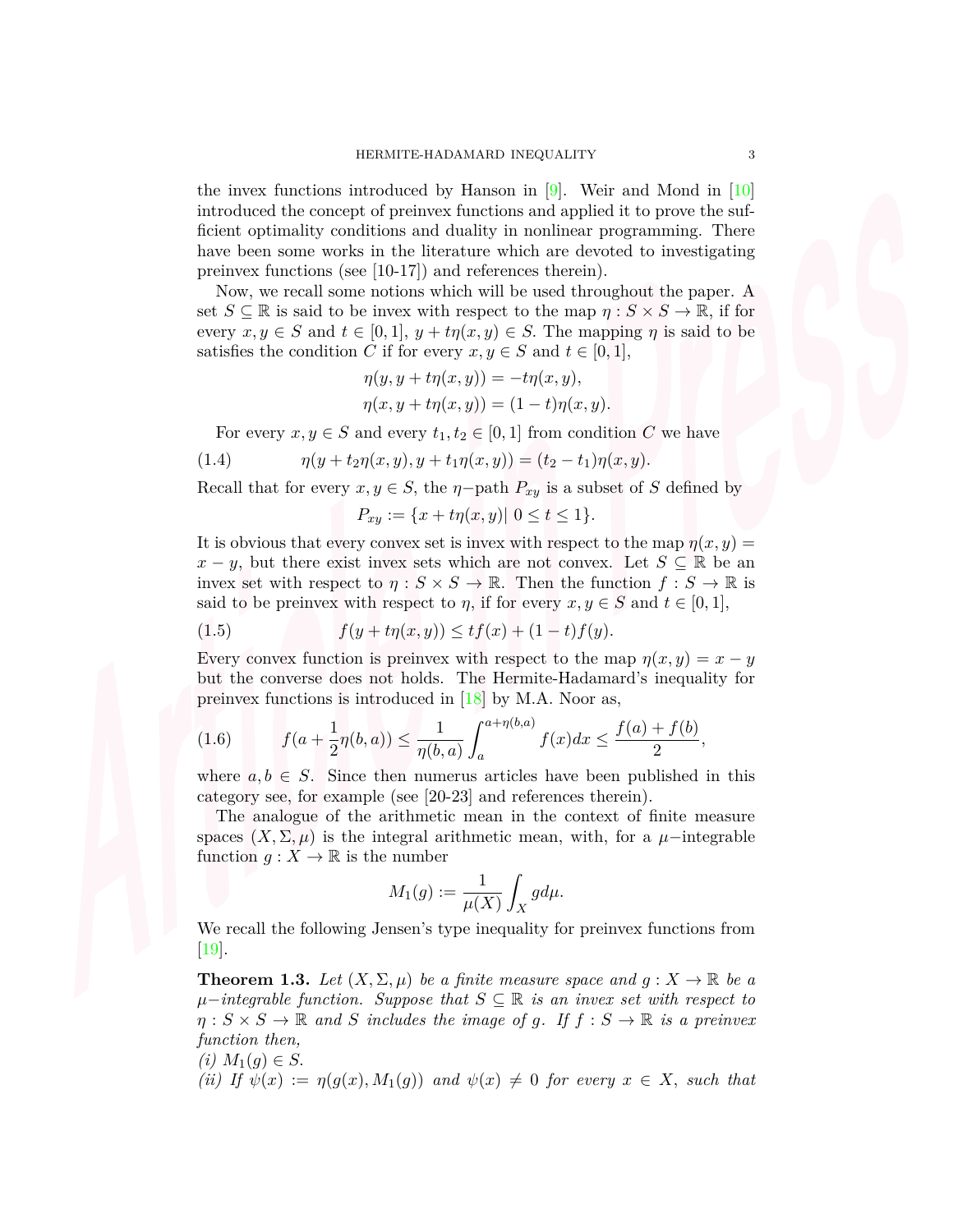$g(x) \neq M_1(g)$  *then, there exists*  $K \in \mathbb{R}$  *such that the following inequality holds*

<span id="page-3-1"></span>
$$
(1.7) \qquad \ f\left(\frac{1}{\mu(X)}\int_X gd\mu\right)\leq \frac{1}{\mu(X)}\int_X (f\circ g)d\mu -K\frac{1}{\mu(X)}\int_X \psi d\mu,
$$

*provided that*  $\psi$  *and*  $f \circ g$  *are*  $\mu$ *−integrable.* 

In this paper corresponding to mappings *H* and *F*, we introduce two new mappings and establish several results in connection to Hermite-Hadamard's type inequality  $(1.6)$  $(1.6)$  for preinvex functions.

## 2. Main results

In this section we introduce two new mappings which are generalizations of mappings *H* and *F*. Motivated by [[1](#page-11-0)], we define the mapping  $H : [0, 1] \rightarrow$ R*,* as follow,

$$
\mathsf{H}(t) := \frac{1}{\eta(b,a)} \int_{a}^{a+\eta(b,a)} f\Big(a+\frac{1}{2}\eta(b,a)+t\eta(y,a+\frac{1}{2}\eta(b,a))\Big)dy.
$$

where *S* is an invex set *S* with respect to  $\eta : S \times S \to \mathbb{R}$ , and *f* is a real valued function defined on *S.*

Note that if *S* is an interval in R and  $\eta(y, x) = y - x$ , for every  $x, y \in S$ , then  $H = H$ .

<span id="page-3-2"></span>**Theorem 2.1.** *Let*  $S \subseteq \mathbb{R}$  *be an invex set with respect to*  $\eta : S \times S \to [0, +\infty)$ *. Suppose that*  $a, b \in S$  *with*  $\eta(b, a) \neq 0$  *and*  $c := a + \eta(b, a)$ *.* If  $f : S \to \mathbb{R}$  *is a preinvex function then*

 $(i)$  *H* is a convex function on  $[0, 1]$ .

(*ii*) *If η satisfies condition C then, the following bounds hold*

<span id="page-3-0"></span>(2.1) 
$$
\sup_{t \in [0,1]} H(t) = H(1) = \frac{1}{\eta(b,a)} \int_a^c f(x) dx,
$$

*and*

(2.2) 
$$
\inf_{t \in [0,1]} H(t) = H(0) = f\left(a + \frac{1}{2}\eta(b,a)\right).
$$

(*iii*) If  $\eta$  satisfies condition C then, H increases monotonically on [0,1]. (*iv*) *If η satisfies condition C then, the following inequalities hold*

$$
f(a + \frac{1}{2}\eta(b, a))
$$
  
\n
$$
\leq \frac{1}{\eta(b, a)} \int_{a}^{c} f(\frac{c + y}{2}) dy
$$
  
\n
$$
= \frac{2}{\eta(b, a)} \int_{a + \frac{1}{4}\eta(b, a)}^{a + \frac{3}{4}\eta(b, a)} f(u) du
$$
  
\n
$$
\leq \frac{1}{2} \Big( f(a + \frac{1}{2}\eta(b, a)) + \frac{1}{\eta(b, a)} \int_{a}^{c} f(x) dx \Big).
$$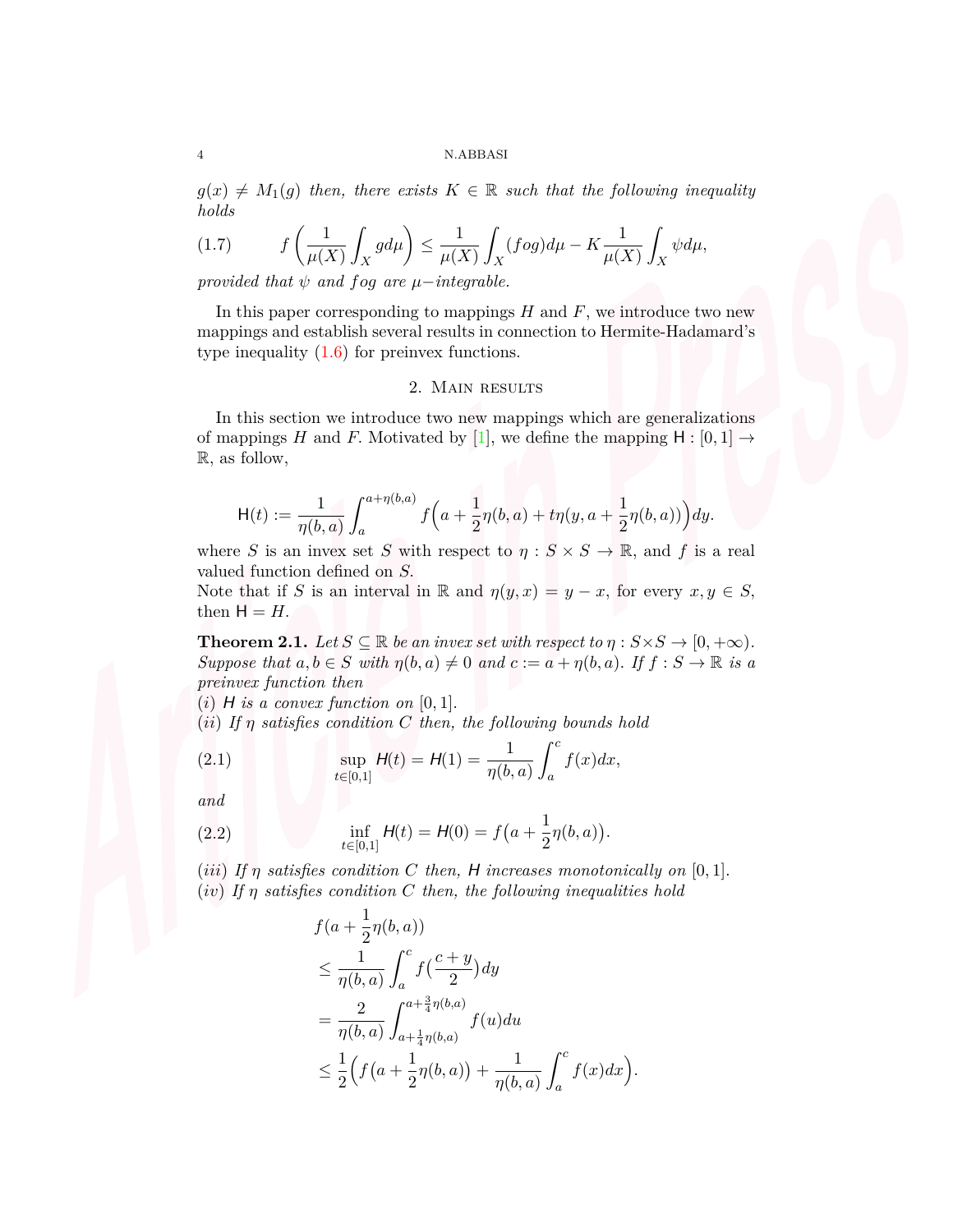**Proof.** (*i*) It is an immediate consequence of definition of H and preinvexity of *f.*

(*ii*) By preinvexity of *f* we have

$$
\mathsf{H}(t) \le \frac{1}{\eta(b,a)} \int_a^c \left( (1-t)f(a + \frac{1}{2}\eta(b,a)) + tf(x) \right) dx
$$
  
=  $(1-t)f(a + \frac{1}{2}\eta(b,a)) + t\frac{1}{\eta(b,a)} \int_a^c f(x)dx.$ 

Suppose that the function  $h : [0,1] \to \mathbb{R}$  is defined by

$$
h(t) := (1-t)f(a + \frac{1}{2}\eta(b,a)) + t\frac{1}{\eta(b,a)}\int_a^c f(x)dx.
$$

Then, by Hermite-Hadamard's inequality  $(1.6)$  $(1.6)$  we get

$$
h'(t) = \frac{1}{\eta(b,a)} \int_a^c f(x)dx - f(a + \frac{1}{2}\eta(b,a)) \ge 0,
$$

which shows that  $h$  is monotonically increasing on  $[0, 1]$ . Hence, for every  $t \in [0, 1]$  we get

<span id="page-4-0"></span>
$$
\mathsf{H}(t) \le h(1) = \frac{1}{\eta(b,a)} \int_a^c f(x) dx,
$$

thus

(2.3) 
$$
\sup_{t \in [0,1]} H(t) \le \frac{1}{\eta(b,a)} \int_a^c f(x) dx.
$$

On the other hand, if we put the change of variable  $y := a + s\eta(b, a), s \in [0, 1]$ , and using  $(1.4)$  $(1.4)$  then, we have

<span id="page-4-1"></span>(2.4)  
\n
$$
\mathsf{H}(1) = \frac{1}{\eta(b,a)} \int_a^c f\left(a + \frac{1}{2}\eta(b,a) + \eta(y,a + \frac{1}{2}\eta(b,a))\right) dy
$$
\n
$$
= \int_0^1 f\left(a + s\eta(b,a)\right) ds = \frac{1}{\eta(b,a)} \int_a^{a + \eta(b,a)} f(x) dx.
$$

Combining  $(2.3)$  $(2.3)$  and  $(2.4)$  $(2.4)$  implies that

$$
\sup_{t \in [0,1]} H(t) = H(1),
$$

and the equality  $(2.1)$  $(2.1)$  is proved. Again, by putting change of variable  $x :=$  $a + s\eta(b, a), s \in [0, 1]$ , and using  $(1.4)$  $(1.4)$  we obtain

(2.5) 
$$
\int_{a}^{c} \eta(x, a + \frac{1}{2}\eta(b, a)) dx
$$

$$
= \eta(b, a)^{2} \int_{0}^{1} (s - \frac{1}{2}) ds = 0.
$$

Now, we define the function  $g: P_{ab} \to P_{ab}$  as

<span id="page-4-2"></span>
$$
g(x) := a + \frac{1}{2}\eta(b, a) + t\eta(x, a + \frac{1}{2}\eta(b, a)).
$$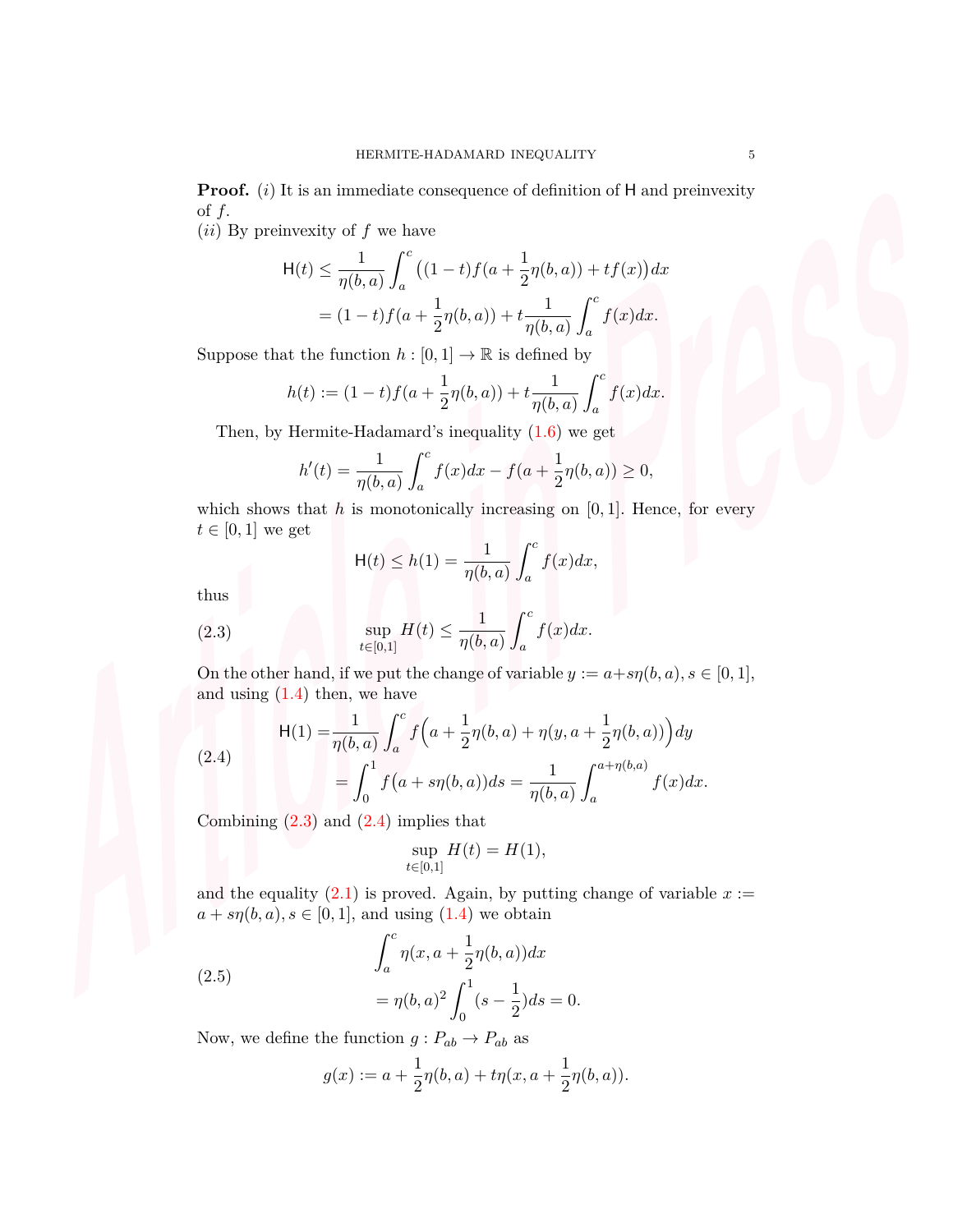Integrating in  $P_{ab}$  and using  $(2.5)$  $(2.5)$  implies that

(2.6) 
$$
M_1(g) = \frac{1}{\eta(b,a)} \int_a^c g(x) dx = a + \frac{1}{2}\eta(b,a).
$$

Using  $(1.4)$  $(1.4)$  and  $(2.5)$  $(2.5)$  deduce that

<span id="page-5-0"></span>
$$
\frac{1}{\eta(b,a)} \int_a^c \eta(g(x), M_1(g)) dx
$$
\n(2.7) 
$$
= \frac{1}{\eta(b,a)} \int_a^c \eta\Big(a + \frac{1}{2}\eta(b,a) + t\eta(x,a + \frac{1}{2}\eta(b,a)), a + \frac{1}{2}\eta(b,a)\Big) dx
$$
\n
$$
= \frac{t}{\eta(b,a)} \int_a^c \eta(x,a + \frac{1}{2}\eta(b,a)) dx = 0.
$$

It is easy to see that  $\eta(g(x), M_1(g)) \neq 0$ , when  $g(x) \neq M_1(g)$ . Therefore, by using Jenson's inequality  $(1.7)$  $(1.7)$  and inequalities  $(2.5)$  $(2.5)$  and  $(2.7)$  $(2.7)$ , for every  $t \in [0, 1]$  we obtain

$$
H(t) \ge f\left(\frac{1}{\eta(b,a)} \int_a^c \left(a + \frac{1}{2}\eta(b,a) + t\eta(y,a + \frac{1}{2}\eta(b,a)\right)\right) dy
$$
  
+  $K \frac{1}{\eta(b,a)} \int_a^c \eta(g(x), M_1(g)) dx$   
=  $f\left(\frac{1}{\eta(b,a)} \int_a^c \left(a + \frac{1}{2}\eta(b,a)\right) + t \int_a^c \eta(y,a + \frac{1}{2}\eta(b,a))\right) dy$   
=  $f\left(a + \frac{1}{2}\eta(b,a)\right) = H(0),$ 

for some  $K \in \mathbb{R}$ . Therefore,  $\inf_{t \in [0,1]} H(t) \geq H(0)$  and the equality ([2.17](#page-10-0)) is proved.

(*iii*) By convexity of H and using part (*ii*), for every  $1 \ge s > t > 0$  we have

$$
\frac{H(s) - H(t)}{s - t} \ge \frac{H(t) - H(0)}{t - 0} \ge 0,
$$

hence  $H(s) \geq H(t)$ .

(*iv*) By using [\(1.4](#page-2-1)) and putting  $y := a + s\eta(b, a), s \in [0, 1]$  then,

<span id="page-5-1"></span>
$$
H(\frac{1}{2}) = \frac{1}{\eta(b,a)}
$$
  
\n
$$
\times \int_{a}^{a+\eta(b,a)} f\left(a + \frac{1}{2}\eta(b,a) + \frac{1}{2}\eta(y,a + \frac{1}{2}\eta(b,a))\right) dy
$$
  
\n(2.8)  
\n
$$
= \int_{0}^{1} f\left(a + \frac{1}{2}(s + \frac{1}{2})\eta(b,a)\right) ds
$$
  
\n
$$
= \frac{1}{\eta(b,a)} \int_{a}^{c} f\left(\frac{c+y}{2}\right) dy
$$
  
\n
$$
= \frac{2}{\eta(b,a)} \int_{a + \frac{1}{4}\eta(b,a)}^{a + \frac{3}{4}\eta(b,a)} f(u) du.
$$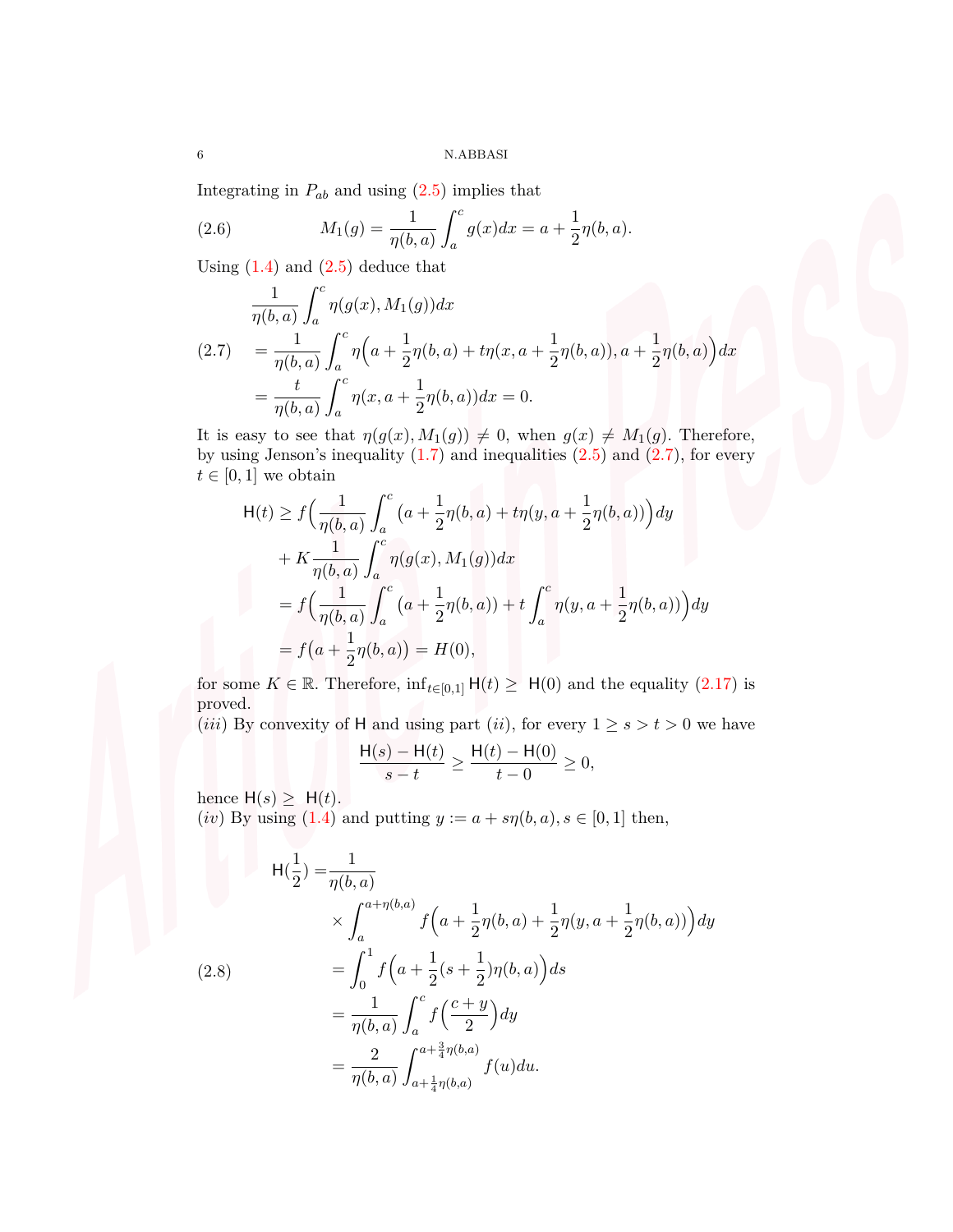On the other hand, since H is convex on [0*,* 1]*,* using the Hermite-Hadamard's inequality ([1.1](#page-0-0)) and part (*iii*) yield

<span id="page-6-0"></span>(2.9)  

$$
f(a + \frac{1}{2}\eta(b, a)) = H(0) \le H(\frac{1}{2})
$$

$$
\le \int_0^1 H(t)dt \le \frac{H(0) + H(1)}{2}
$$

$$
= \frac{1}{2} \left( f(a + \frac{1}{2}\eta(b, a)) + \frac{1}{\eta(b, a)} \int_a^c f(x)dx \right).
$$

Now, combining [\(2.8](#page-5-1)) and ([2.9\)](#page-6-0) get us the required result in (*iv*) and proof is completed.

Let *S* be an invex set *S* with respect to  $\eta : S \times S \to \mathbb{R}$ , and *f* be a real valued function defined on *S.* Motivated by [\[2\]](#page-12-0) we define the double integral mapping  $\mathsf{F} : [0,1] \to \mathbb{R}$  as follow

$$
F(t) := \frac{1}{\eta(b,a)^2} \int_a^{a+\eta(b,a)} \int_a^{a+\eta(b,a)} f(x+t\eta(y,x)) dx dy.
$$

where  $a, b \in S$ .

Note that, when *S* is an interval in R and  $\eta(y, x) = y - x$ , for every  $x, y \in S$ , then  $F = F$ .

<span id="page-6-1"></span>**Theorem 2.2.** *Let*  $S \subseteq \mathbb{R}$  *be an invex set with respect to*  $\eta : S \times S \rightarrow [0, +\infty)$ and  $a, b \in S$  with  $\eta(b, a) \neq 0$ . If  $c := a + \eta(b, a)$ ,  $R := P_{ab} \times P_{ab}$  and  $f : S \to \mathbb{R}$ *is a preinvex function then*

*(i)*  $F(\frac{1}{2} + \tau) = F(\frac{1}{2} - \tau)$  *for every*  $\tau \in [0, \frac{1}{2}]$  $\mathcal{F}_{2}^{\perp}$  and  $\mathcal{F}(t) = \mathcal{F}(1-t)$ , for every  $t \in [0, 1]$ 

*(ii)* If  $\eta$  *satisfies condition C* then, **F** *is a convex function on* [0,1]*. (iii) If η satisfies condition C then, we have the bounds*

$$
\sup_{t \in [0,1]} F(t) = F(0) = F(1) = \frac{1}{\eta(b,a)} \int_a^c f(x) dx.
$$

*and*

$$
\inf_{t \in [0,1]} F(t) = F(\frac{1}{2})
$$
  
= 
$$
\frac{1}{\eta(b,a)^2} \int_a^c \int_a^c f(x + \frac{1}{2}\eta(y,x)) dx dy.
$$

*(iv) If η satisfies condition C then the following inequality holds*

$$
f\big(a+\frac{1}{2}\eta(b,a)\big)\leq \mathcal{F}(\frac{1}{2}).
$$

*(v)* If *η* satisfies condition *C* then, *F* decreases monotonically on  $[0, \frac{1}{2}]$  $\frac{1}{2}$  and *increases monotonically on*  $[0, \frac{1}{2}]$  $\frac{1}{2}$ .

(*vi*) For every  $t \in [0, 1]$  the following inequality holds

$$
H(t) \leq F(t).
$$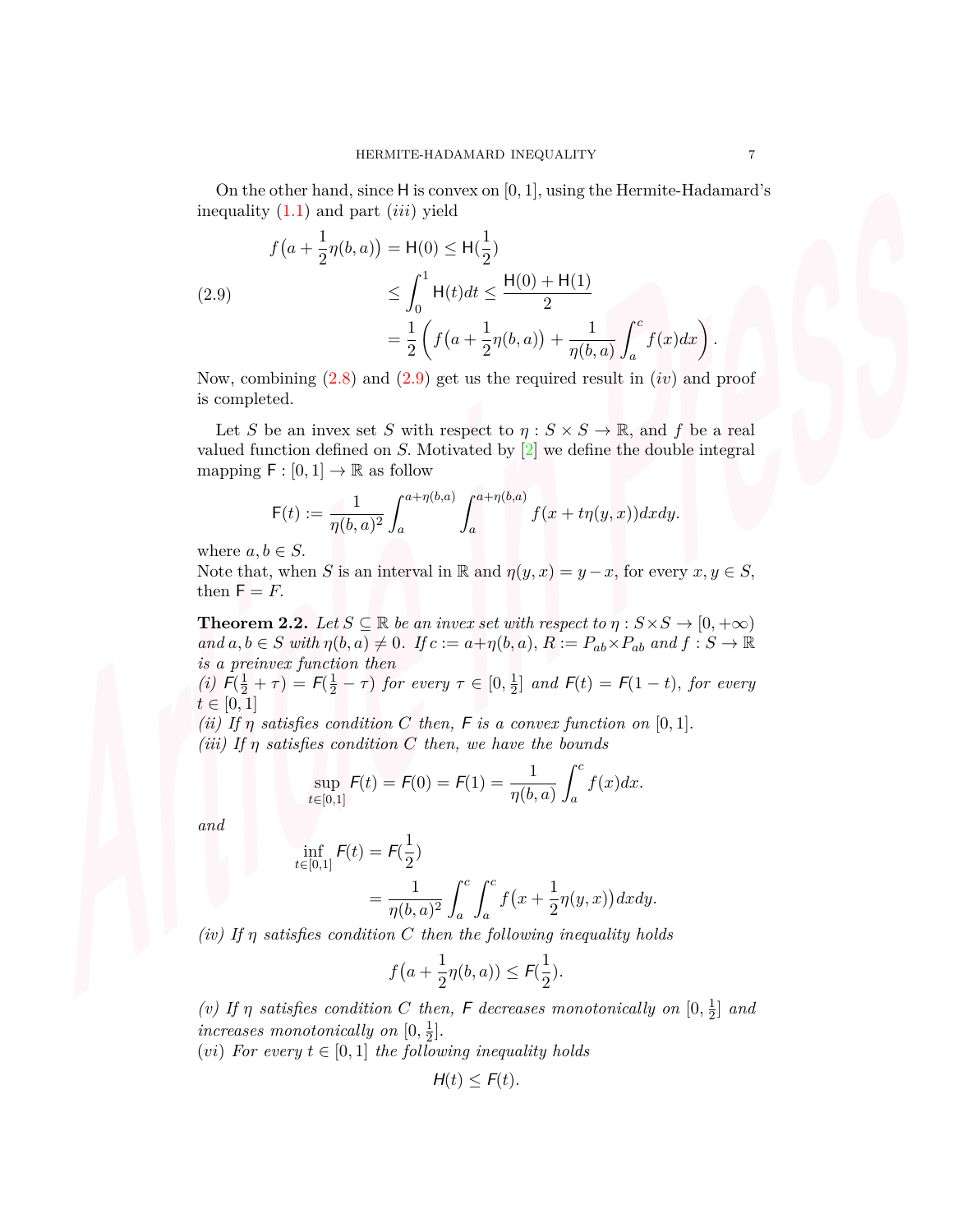**Proof.** (*i*) This part is obvious.

(*ii*) Fix  $t_1, t_2 \in [0, 1]$ *.* By using  $(1.4)$  $(1.4)$ *,* for every  $\lambda \in [0, 1]$  we get

$$
x + ((1 - \lambda)t_1 + \lambda t_2)\eta(y, x)
$$
  
=  $x + t_1\eta(y, x) + \lambda(t_2 - t_1)\eta(y, x)$   
=  $x + t_1\eta(y, x) + \lambda\eta(x + t_2\eta(y, x), x + t_1\eta(y, x)).$ 

Hence by preinvexity of *f* we have

$$
f(x + ((1 - \lambda)t_1 + \lambda t_2)\eta(y, x))
$$
  
\n
$$
\leq (1 - \lambda)f(x + t_1\eta(y, x)) + \lambda f(x + t_2\eta(y, x)).
$$

Integrating the above inequality on *R* implies that

$$
\mathsf{F}((1-\lambda)t_1 + \lambda t_2) \le (1-\lambda)\mathsf{F}(t_1) + \lambda\mathsf{F}(t_2),
$$

which shows the convexity of F*.*

(*iii*) For every  $x, y \in P_{ab}$  and  $t \in [0, 1]$  we have

$$
f(x+t\eta(y,x)) \le (1-t)f(x) + tf(y).
$$

By integrating the above inequality in *R* we get

$$
\int_{a}^{c} \int_{a}^{c} f(x+t\eta(y,x)) dx dy \leq \eta(b,a) \int_{a}^{c} f(x) dx.
$$

This shows that for every  $t \in [0, 1]$ ,

(2.10) 
$$
\mathsf{F}(t) \leq \frac{1}{\eta(b,a)} \int_a^c f(x) dx = \mathsf{F}(0).
$$

On the other hand, if we use the change of variables  $x := a + s\eta(b, a), y :=$  $a + t\eta(b, a)$  then by simple computation we get

<span id="page-7-0"></span>
$$
\frac{\partial(x,y)}{\partial(s,t)} = \begin{pmatrix} \eta(b,a) & 0 \\ 0 & \eta(b,a) \end{pmatrix},
$$

hence det  $\frac{\partial(x,y)}{\partial(s,t)} = \eta(b,a)^2$ . By using this equality and ([1.4\)](#page-2-1) we obtain

<span id="page-7-1"></span>(2.11)  
\n
$$
F(1) = \frac{1}{\eta(b,a)^2} \int_a^{a+\eta(b,a)} \int_a^{a+\eta(b,a)} f(x+\eta(y,x)) dx dy
$$
\n
$$
= \frac{1}{\eta(b,a)^2} \int_0^1 \int_0^1 f(a+t\eta(b,a))\eta(b,a)^2 dt ds
$$
\n
$$
= \int_0^1 f(a+t\eta(b,a)) dt
$$
\n
$$
= \frac{1}{\eta(b,a)} \int_a^c f(x) dx.
$$

Combining  $(2.10)$  and  $(2.11)$  deduce that,

$$
\sup \mathsf{F}(t)_{t \in [0,1]} = \mathsf{F}(0) = \mathsf{F}(1),
$$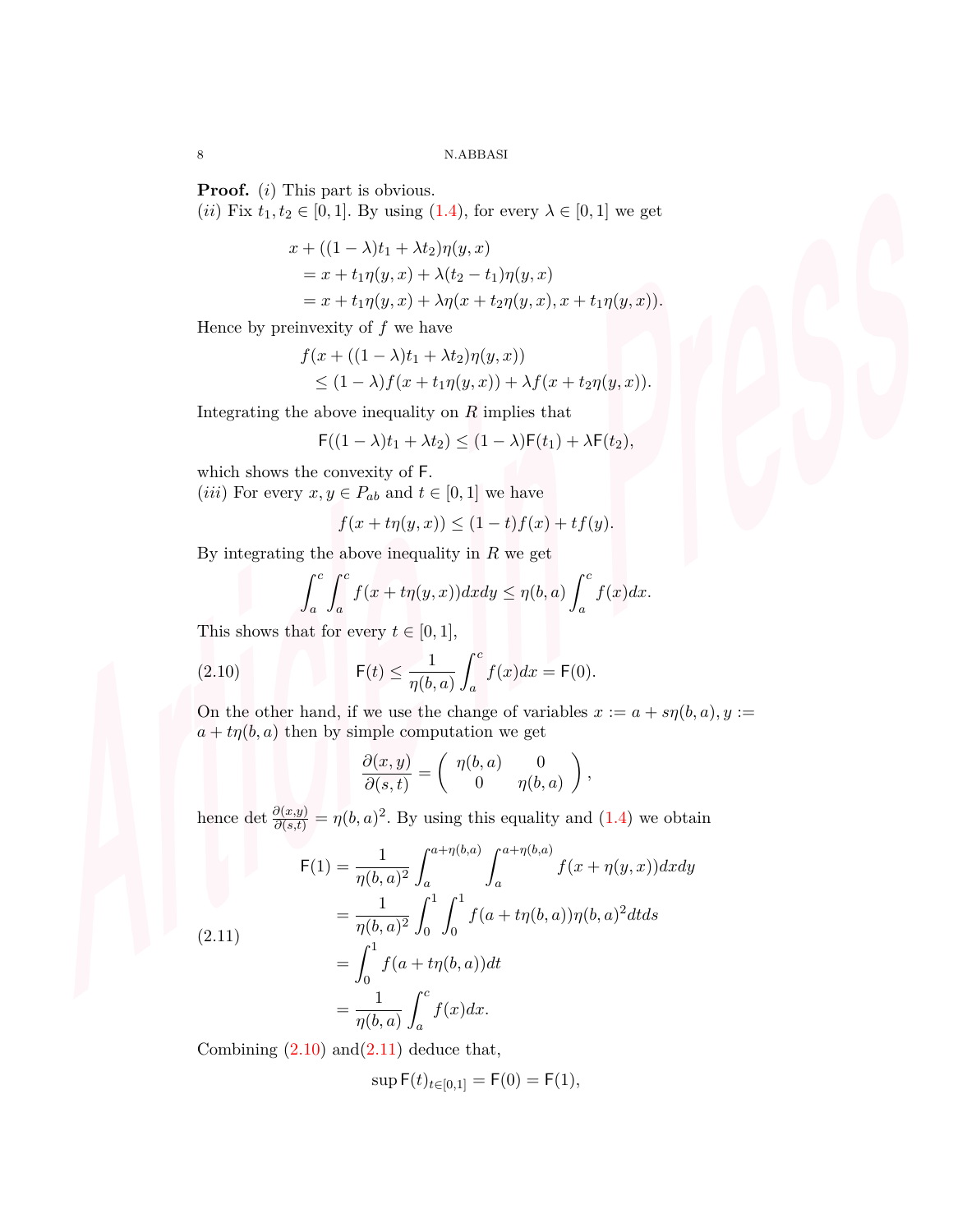hence the proof of the first part of (*iii*) is completed. For second part, since *f* is preinvex and *η* satisfies condition *C*, for every  $t \in [0, 1]$  we have

$$
f(x + \frac{1}{2}\eta(y, x)) = f(x + t\eta(y, x) + \frac{1}{2}(1 - 2t)\eta(y, x))
$$
  
=  $f(x + t\eta(y, x) + \frac{1}{2}\eta(x + (1 - t)\eta(y, x), x + t\eta(y, x)))$   

$$
\leq \frac{1}{2} \Big[ f(x + t\eta(y, x)) + f(x + (1 - t)\eta(y, x)) \Big].
$$

Integrating this inequality in *R* we have

$$
\int_{a}^{c} \int_{a}^{c} f(x + \frac{1}{2}\eta(y, x)) dx dy
$$
\n
$$
\leq \frac{1}{2} \int_{a}^{c} \int_{a}^{c} \left( f(x + t\eta(y, x)) + f(x + (1 - t)\eta(y, x)) \right) dx dy
$$
\n
$$
= \int_{a}^{c} \int_{a}^{c} f(x + t\eta(y, x)) dx dy,
$$

which implies that  $F(t) \ge F(\frac{1}{2})$  $\frac{1}{2}$  for all  $t \in [0, 1]$ , hence the statement is thus proved.

(*iv*) For every  $x, y \in P_{ab}$ , with putting

<span id="page-8-0"></span>
$$
x := a + s\eta(b, a), y := a + t\eta(b, a), \ s, t \in [0, 1],
$$

and  $(1.4)$  $(1.4)$  we have

(2.12) 
$$
\mathsf{F}(\frac{1}{2}) = \frac{1}{\eta(b,a)^2} \int_a^c \int_a^c f(x + \frac{1}{2}\eta(y,x))dxdy
$$

$$
= \int_0^1 \int_0^1 f(a + \frac{1}{2}(s+t)\eta(b,a))dsdt.
$$

Now, we consider two cases:

**Case1**. If  $s + t = 1$  then, a simple computation shows that the right hand side of  $(2.12)$  is equal to  $f(a + \eta(b, a))$ , hence  $\mathsf{F}(\frac{1}{2})$  $(\frac{1}{2}) = f(a + \frac{1}{2})$  $rac{1}{2}\eta(b,a)).$ **Case2**. If  $s + t \neq 1$  then, we define the function  $g : R_1 \to P_{ab}$  as follow,

$$
g(x,y) := x + \frac{1}{2}\eta(y,x),
$$

where,  $R_1 := P_{ab} \times P_{ab} - A$ , and

$$
A := \{(x, y) | x = a + s\eta(b, a), y = a + t\eta(b, a), s + t = 1\}.
$$

Note that, if we want to integrate over the *R*, removing the set *A* doesn't make any difference because it form a null set. Hence, integrating in *R*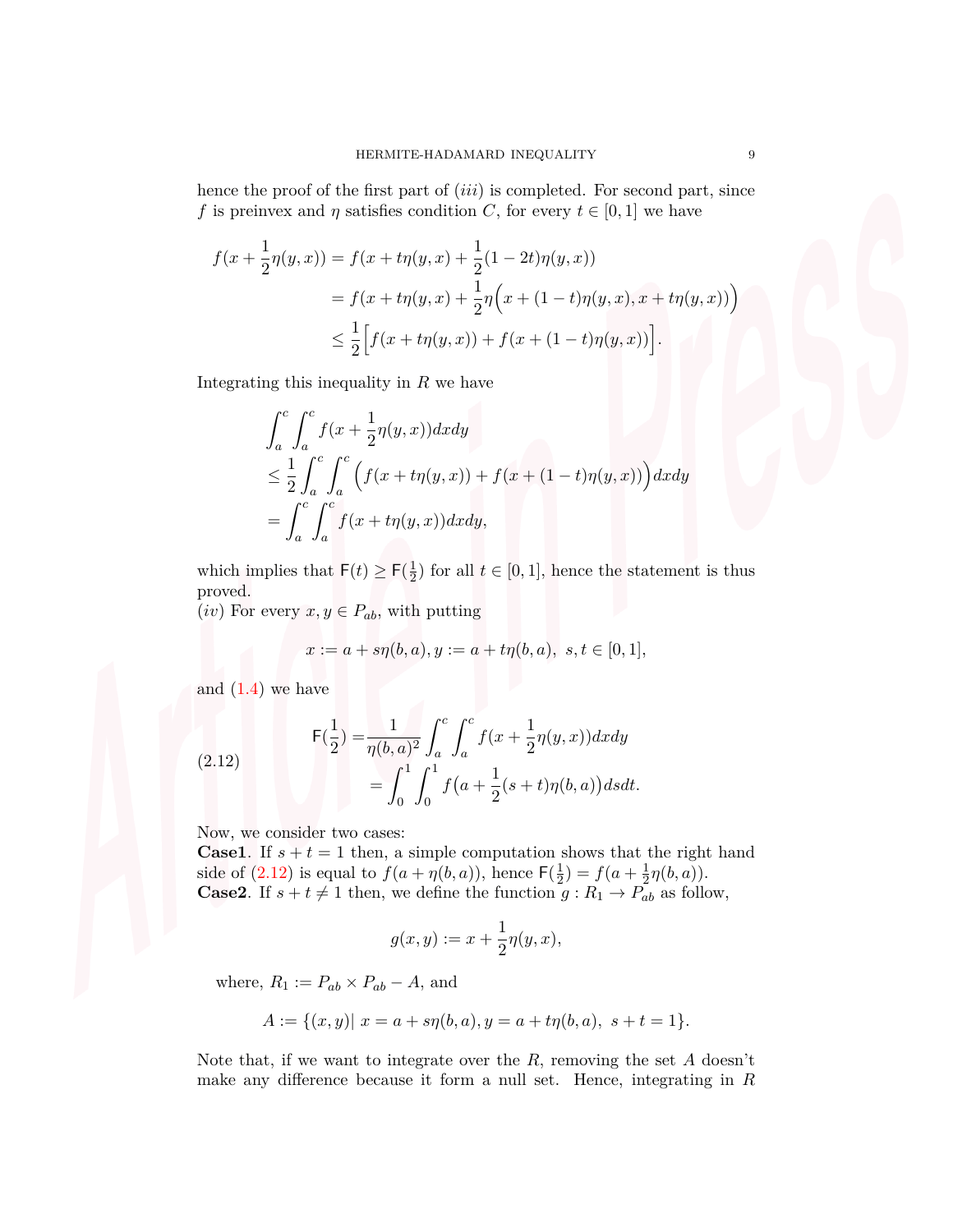implies that

(2.13) 
$$
M_1(g) = \frac{1}{\eta(b, a)^2} \int_a^c \int_a^c g(x, y) dx dy
$$

$$
= \frac{1}{\eta(b, a)^2} \left[ \int_a^c \int_a^c x dx dy + \frac{1}{2} \int_a^c \int_a^c \eta(y, x) dx dy \right]
$$

$$
= a + \frac{1}{2} \eta(b, a).
$$

Indeed, if we put

<span id="page-9-0"></span>(2.14) 
$$
m := \frac{1}{2\eta(b,a)^2} \int_a^c \int_a^c \eta(y,x) dx dy,
$$

then, by using  $(1.4)$  $(1.4)$  $(1.4)$  we obtain

<span id="page-9-1"></span>(2.15) 
$$
m = \frac{1}{2\eta(b, a)^2}
$$

$$
\times \int_0^1 \int_0^1 \eta(a + s\eta(b, a), a + t\eta(b, a))\eta(b, a)^2 ds dt
$$

$$
= \frac{\eta(b, a)}{2} \int_0^1 \int_0^1 (s - t) ds dt = 0.
$$

On the other hand, it is easy to see that

$$
\eta(g(x, y), M_1(g)) = \frac{1}{2}(s+t-1)\eta(b, a) \neq 0.
$$

Now, by Jensen's inequality [\(1.7](#page-3-1)), there exits  $K \in \mathbb{R}$  such that

$$
\begin{split}\n\mathsf{F}(\frac{1}{2}) &= \frac{1}{\eta(b,a)^2} \int_a^c \int_a^c f(x + \frac{1}{2}\eta(y,x))dxdy \\
&\ge f\left(\frac{1}{\eta(b,a)^2} \int_a^c \int_a^c (x + \frac{1}{2}\eta(y,x))dxdy\right) \\
&+ K\frac{1}{\eta(b,a)^2} \int_a^c \int_a^c \eta\left(x + \frac{1}{2}\eta(y,x), a + \frac{1}{2}\eta(b,a)\right) dxdy \\
&= f\left(\frac{1}{\eta(b,a)^2} \int_a^c \int_a^c x dxdy + \frac{1}{2\eta(b,a)^2} \int_a^c \int_a^c \eta(y,x) dxdy\right) \\
&+ K\frac{1}{\eta(b,a)^2} \int_a^c \int_a^c \eta\left(x + \frac{1}{2}\eta(y,x), a + \frac{1}{2}\eta(b,a)\right) dxdy \\
&= f\left(a + \frac{1}{2}\eta(b,a) + m\right) + n,\n\end{split}
$$

in which *m* defied in [\(2.14\)](#page-9-0) and

$$
n := K \frac{1}{\eta(b,a)^2} \int_a^c \int_a^c \eta\Big(x + \frac{1}{2}\eta(y,x), a + \frac{1}{2}\eta(b,a)\Big) dx dy.
$$

Note that,  $m = 0$  by  $(2.15)$  and it is easy to see that

$$
\frac{1}{\eta(b,a)^2} \int_a^c \int_a^c x dx dy = a + \frac{1}{2} \eta(b,a).
$$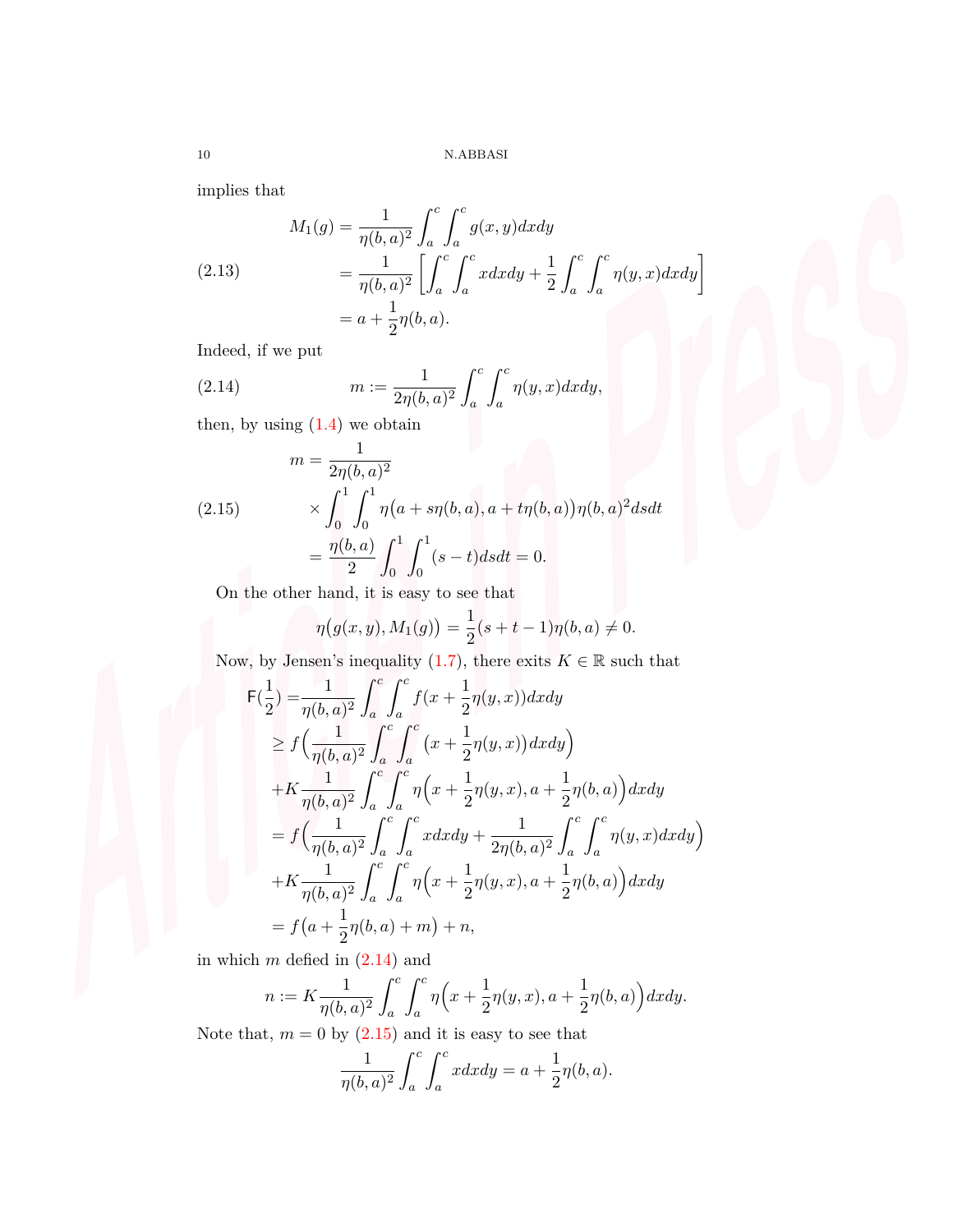Now, by a simple computation we have

(2.16) 
$$
n = \frac{1}{2}K \int_0^1 \int_0^1 \eta \Big( a + \frac{1}{2}(t+s)\eta(b,a), a + \frac{1}{2}\eta(b,a) \Big) ds dt
$$

$$
= \frac{1}{4}K\eta(b,a) \int_0^1 \int_0^1 (s+t-1) ds dt = 0,
$$

this completes the proof of part (*iv*)*.*

(*v*) By statement (*iii*), for every  $t \in [0,1]$ ,  $F(t) \ge F(\frac{1}{2})$  $(\frac{1}{2})$  so, by convexity of F, for every  $1 \geq s > t > \frac{1}{2}$  we have

$$
\frac{\mathsf{F}(s) - \mathsf{F}(t)}{s - t} \ge \frac{\mathsf{F}(t) - \mathsf{F}(\frac{1}{2})}{t - \frac{1}{2}} \ge 0,
$$

hence  $F(s) \geq F(t)$ . The fact that F decreases monotonically on  $[0, \frac{1}{2}]$  $\frac{1}{2}$  follows from the above conclusion and using statement (*i*)*.*

(*vi*) Let  $y = a + s_0 \eta(b, a)$  for some  $s_0 \in [0, 1]$ . If we put  $x := a + s\eta(b, a)$  and use  $(1.4)$  $(1.4)$  then, we have

$$
\int_{a}^{c} (x + t\eta(y, x)) dx
$$
  
= 
$$
\int_{a}^{c} x dx + t \int_{a}^{c} \eta(y, x) dx
$$
  
= 
$$
\eta(b, a) \left( \int_{0}^{1} (a + s\eta(b, a)) ds + t\eta(y, x) \int_{0}^{1} (s_0 - s) ds \right)
$$
  
= 
$$
\eta(b, a) \left( a + \frac{1}{2}\eta(b, a) + t\eta(b, a)(s_0 - \frac{1}{2}) \right)
$$
  
= 
$$
\eta(b, a) \left( a + \frac{1}{2}\eta(b, a) + t\eta(y, a + \frac{1}{2}\eta(b, a)) \right).
$$

This shows that

$$
\frac{1}{\eta(b,a)} \int_a^c (x + t\eta(y,x))dx = a + \frac{1}{2}\eta(b,a) + t\eta(y,a + \frac{1}{2}\eta(b,a)),
$$

<span id="page-10-0"></span>hence

(2.17) 
$$
H(t) = \frac{1}{\eta(b,a)} \int_a^c f\left(\frac{1}{\eta(b,a)} \int_a^c (x + t\eta(y,x))dx\right) dy.
$$

Now, we consider three cases:

**Case1**. If  $x = a + \frac{1}{2}$  $\frac{1}{2}\eta(b,a)$  then, by using ([2.17](#page-10-0)) and a simple computation we see that  $F(t) = \bar{H}(t)$ , for all  $t \in [0, 1]$ .

**Case2**. If  $t = 1$  then, it is easy to see that,  $F(1) = H(1)$ . **Case3**. If  $t \neq 1, x \neq a + \frac{1}{2}$  $\frac{1}{2}\eta(b, a)$  then, we define the function  $g: Q_{ab} \to P_{ab}$ as follow

$$
g(x) := x + t\eta(y, x),
$$

where,  $Q_{ab} := P_{ab} - \{a + \frac{1}{2}\}$  $\frac{1}{2}\eta(b,a)$ }. Note that, if we want to integrate over the  $P_{ab}$ , then removing the  $a + \frac{1}{2}$  $\frac{1}{2}\eta(b,a)$  doesn't make any difference because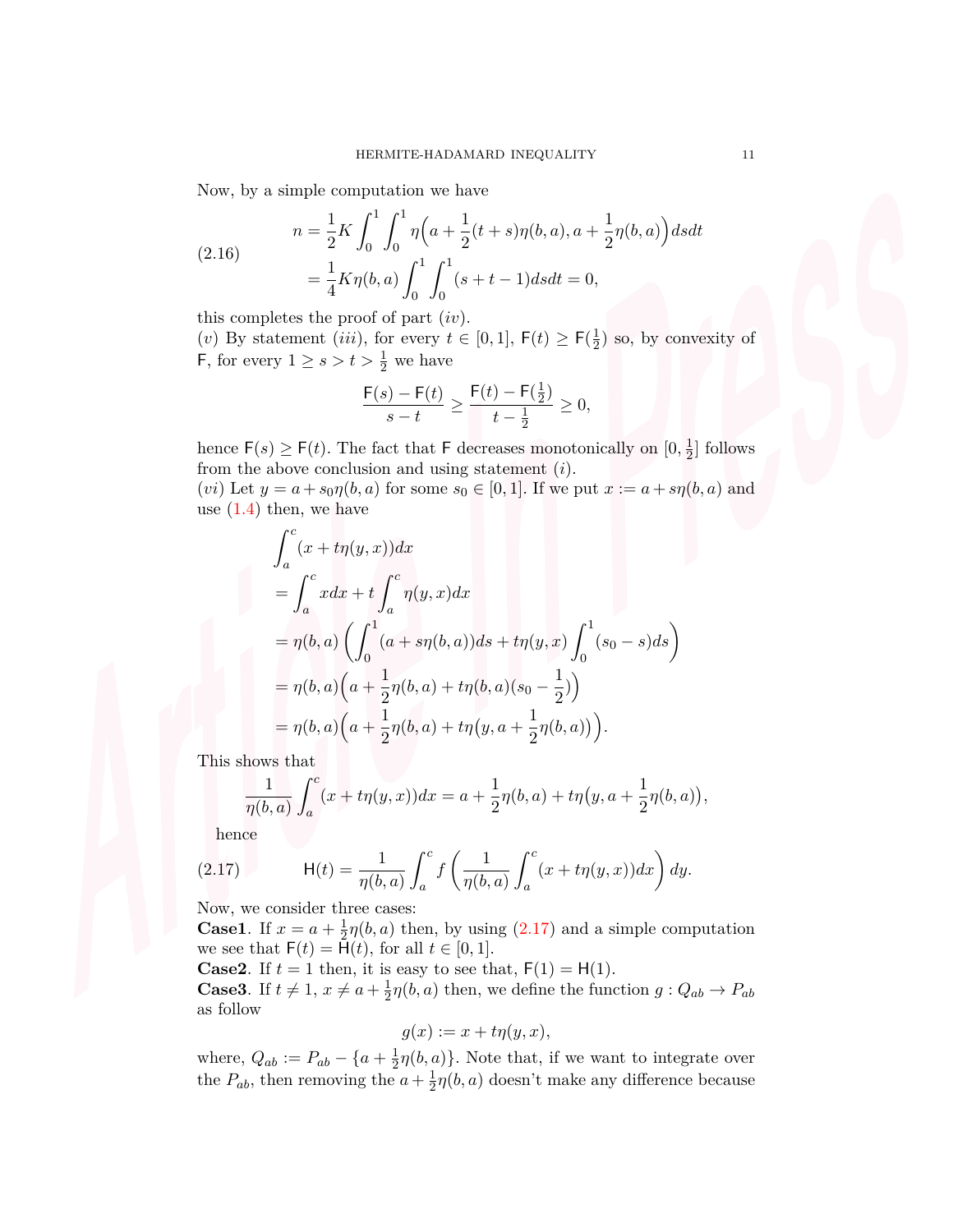it form a null set. It is easy to see that

$$
M_1(g) = a + \frac{1}{2}\eta(b, a) + t\eta(y, a + \frac{1}{2}\eta(b, a)),
$$

and for every  $x \in Q_{ab}$ ,

<span id="page-11-1"></span>
$$
\eta(g(x), M_1(g)) = (1-t)(s-\frac{1}{2})\eta(b, a) \neq 0.
$$

Hence,

(2.18) 
$$
\frac{1}{\eta(b,a)} \int_a^c \eta(g(x), M_1(g)) dx
$$

$$
= (1-t)\eta(b,a) \int_0^1 (s - \frac{1}{2}) ds =
$$

Now, by using  $(2.17)$  $(2.17)$  $(2.17)$ ,  $(2.18)$  and Jenson's inequality  $(1.7)$  $(1.7)$  we find  $K \in \mathbb{R}$ such that

*ds* = 0*.*

$$
H(t) \leq \frac{1}{\eta(b,a)} \int_a^c \left[ \frac{1}{\eta(b,a)} \int_a^c f(x + t\eta(y,x)) dx \right. \n- K \frac{1}{\eta(b,a)} \int_a^c \eta(g(x), M_1(g)) dx \, dy \n= \frac{1}{\eta(b,a)^2} \int_a^c \int_a^c f(x + t\eta(y,x)) dx dy \n= F(t),
$$

for all  $t \in [0, 1)$  and the proof is completed.

Note that, in the special case if we take  $\eta(y, x) := y - x$  then,  $\eta$  satisfies conditions  $C$  and also  $S$  and  $f$  will be a convex set and a convex function, respectively. Therefore, theorems [2.1](#page-3-2) and [2.2](#page-6-1) gives us Dragomir's results introduced in Theorems [1.1](#page-0-1) and [1.2](#page-1-0), respectively.

**Acknowledgements** The author would like to express his sincere thanks to the editor and the anonymous reviewers for their helpful comments and suggestions.

**Funding** Not applicable

## **Availability of data and materials**

All the results are new in this research article. However some basic definitions and results are included. There is no other source of data except the given references.

## **REFERENCES**

<span id="page-11-0"></span>[1] S.S. Dragomir, A mapping in connection to Hadamard,s inequalities, An. Öster. Akad. Wiss. Math. Natur., 128 (1991), 17-20.